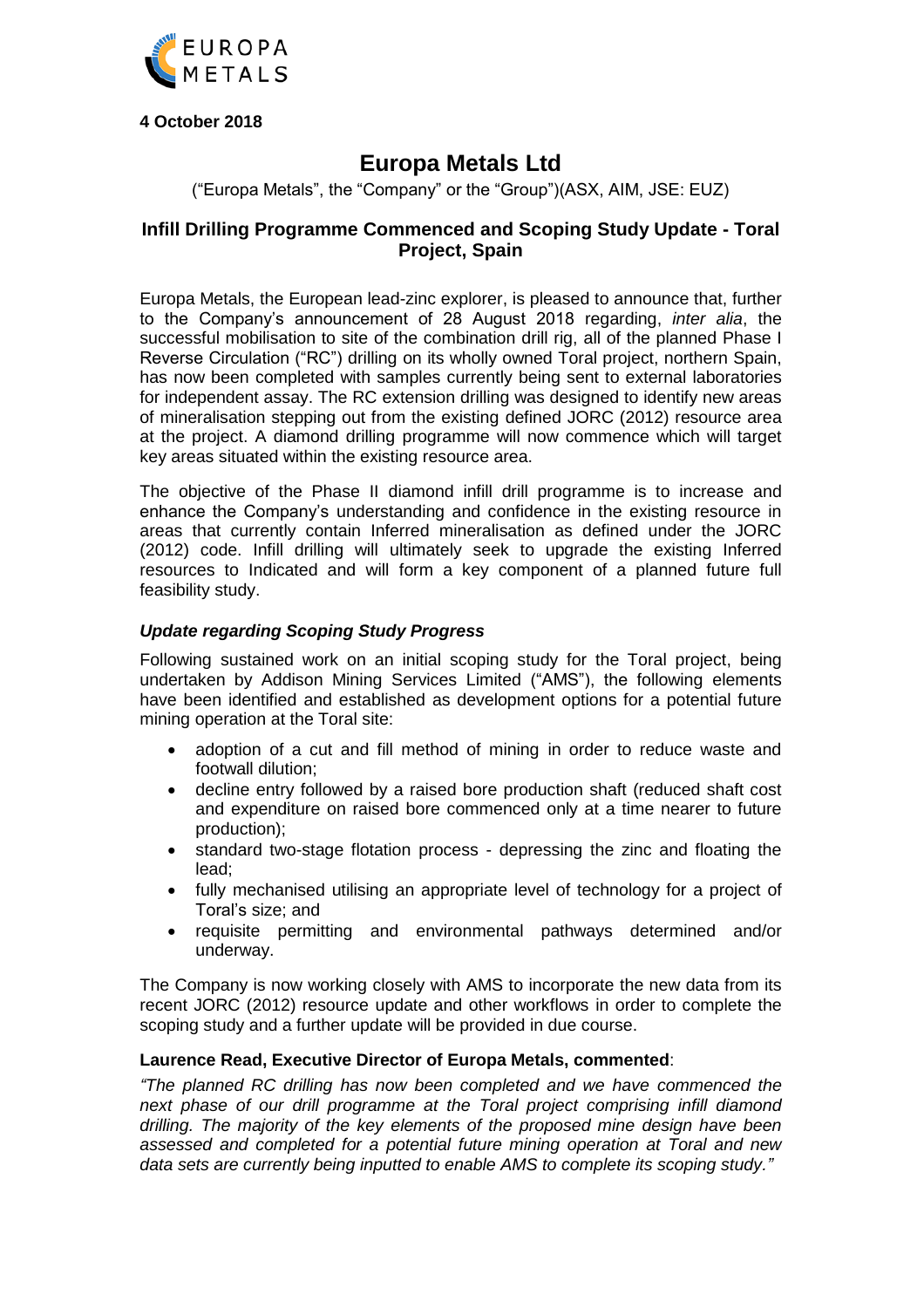

## **Myles Campion, Executive/Technical Director of Europa Metals, further commented**:

*"Progress on the scoping study to date is narrowing our focus at Toral and is providing us the incentive to proceed, ahead of schedule, with our planned Phase II work programme. Accordingly, we have decided to initiate the diamond infill drilling work and activities which will provide the first geotechnical information at Toral."* 

For further information on the Company, please visit [www.europametals.com](http://www.europametals.com/) or contact:

#### **Europa Metals Ltd**

Dan Smith, Non-Executive Director and Company Secretary (Australia) T: +61 417 978 955

Laurence Read, Executive Director (UK) T: +44 (0)20 3289 9923

#### **Strand Hanson Limited** (Nominated Adviser)

Rory Murphy/Matthew Chandler T: +44 (0)20 7409 3494

#### **Turner Pope Investments (TPI) Limited** (Joint Broker)

Andy Thacker T: +44 (0)20 3621 4120

#### **Peterhouse Corporate Finance Limited** (Joint Broker)

Lucy Williams/Duncan Vasey/Heena Karani T: +44 (0)20 7469 0930

### **Sasfin Capital Proprietary Limited** (a member of the Sasfin group) (JSE Sponsor)

Sharon Owens T (direct): +27 11 809 7762

*The information contained within this announcement is deemed by the Company to constitute inside information as stipulated under the Market Abuse Regulation (EU) No. 596/2014.*